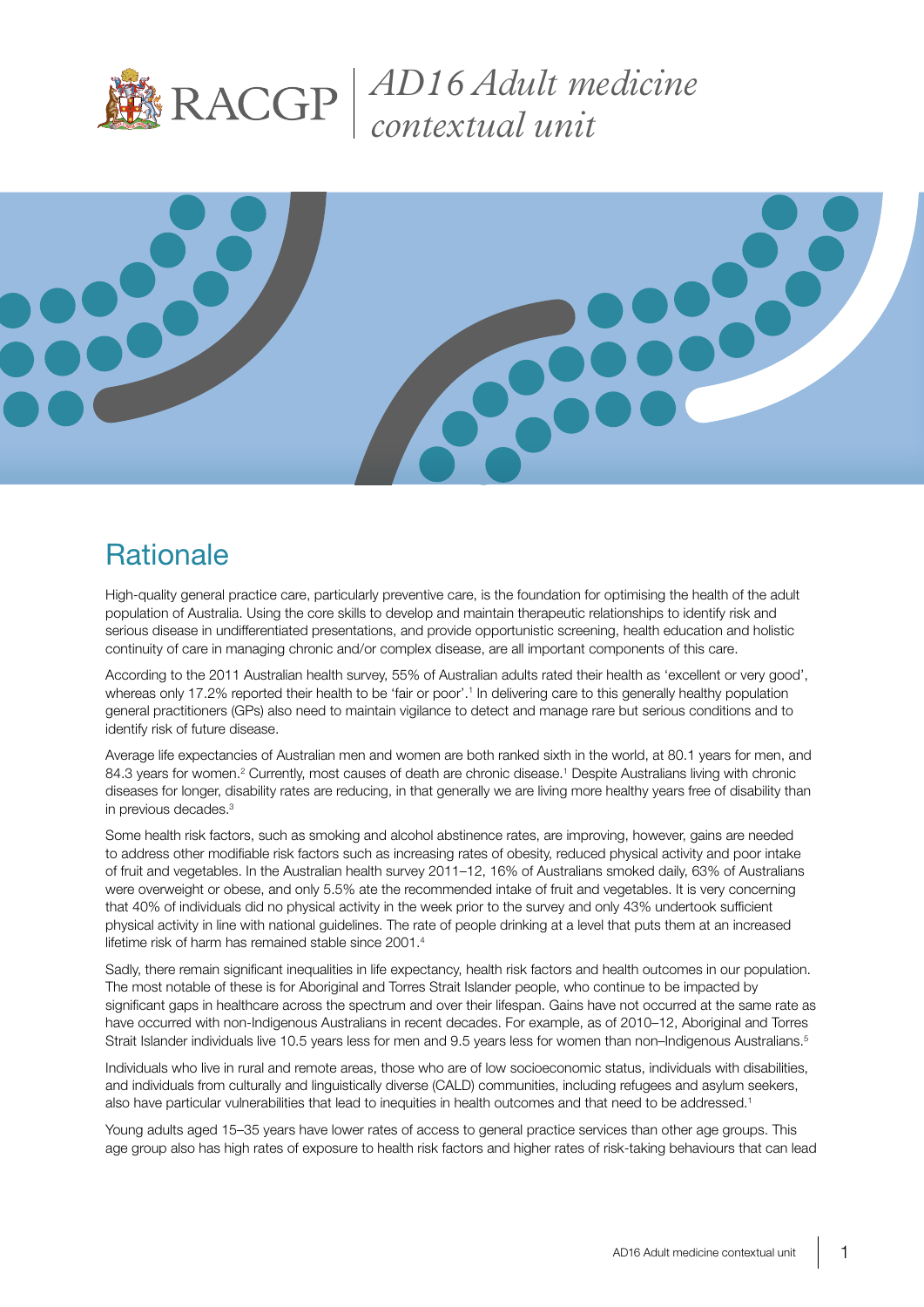to acute and chronic adverse health outcomes. There is a gender imbalance in that males have consistently lower rates of access to general practice across their lifespan and make up a larger proportion of those exposed to modifiable risk factors, particularly smoking, harmful alcohol use and obesity. Examples of the proportions of young adults exposed to important risk factors include:<sup>6</sup>

- Smoking males aged 25–34 years have the highest rate of smoking (32%).
- Harmful alcohol use 17% of men aged 25–34 years and 14% of women aged 18–24 years regularly drink to a level that is associated with long-term harm.
- Mental health problems young adults are overly represented in mental health statistics. In the 2007 national survey of mental health and wellbeing, 26% of individuals aged 16–24 years, and 25% of individuals aged 25–34 years, experienced a mental health problem in the previous 12 months.<sup>7</sup>
- Excessive weight and obesity affected 25% of children 5–17 years of age in 2007–08. This issue is now recognised to be associated with significant long-term risks if not addressed. If this risk factor is not identified and addressed in childhood and adolescence, it is imperative that it is managed in early adulthood to reduce morbidity and mortality.

There is a vital role for general practice in improving population health outcomes by identifying individuals who are at risk early, and implementing health promotion and preventive strategies to improve outcomes. Appropriate opportunistic screening of all adults who present to general practice, particularly young adults, is an important part of this to enable access to preventive care and/or treatment.

Adults comprise the majority of the working population. Occupational health issues are therefore important to understand and to manage appropriately. Refer to the Occupational medicine contextual unit (OM16) for further explanation of this important area.

### Related contextual unit

OM16 Occupational medicine

#### References

- 1. Australian Institute of Health and Welfare. Australia's health 2014. Canberra: AIHW, 2014.
- 2. Organisation for Economic Co-operation and Development. Health status: Life expectancy at birth. Paris: OECD, 2015. Available at https://data.oecd.org/healthstat/life-expectancy-at-birth.htm [Accessed 8 February 2016].
- 3. Australian Institute of Health and Welfare. Healthy life expectancy in Australia: Patterns and trends 1998 to 2012. Canberra: AIHW, 2014.
- 4. Australian Bureau of Statistics. Australian Health Survey: Updated results, 2011–2012. Cat. no. 4364.0.55.003. Canberra: ABS, 2015. Available at www.abs.gov.au/ausstats/abs@.nsf/Lookup/4364.0.55.003main+features12011-2012 [Accessed 8 February 2016].
- 5. Australian Institute of Health and Welfare. Mortality and life expectancy of Indigenous Australians 2008 to 2012. Cat. no. IHW 140. Canberra: AIHW, 2014. Available at www.aihw.gov.au/publication-detail/?id=60129548470 [Accessed 8 February 2016].
- 6. Australian Bureau of Statistics. Year book Australia, 2012: Health risk factors. Cat no. 1301.0. Canberra: ABS, 2012. Available at www.abs.gov.au/ausstats/abs@.nsf/Lookup/by%20Subject/1301.0~2012~Main%20Features~Health%20risk%20factors~233 [Accessed 8 February].
- 7. Australian Bureau of Statistics. National Survey of Mental Health and Wellbeing: Summary of results, 2007. Summary of findings: Prevalence of mental disorders. Cat. no. 4326.0. Canberra: ABS, 2008. Available at www.abs.gov.au/ausstats/abs@.nsf/ Latestproducts/4326.0Main%20Features32007?opendocument&tabname=Summary&prodno=4326.0&issue=2007&num=&view= [Accessed 8 February 2016].

#### Adult medicine resources and tools

The Royal Australian College of General Practitioners (RACGP), *Guidelines for preventive activities in general practice* (Red book), 8th edn, www.racgp.org.au/your-practice/guidelines/redbook